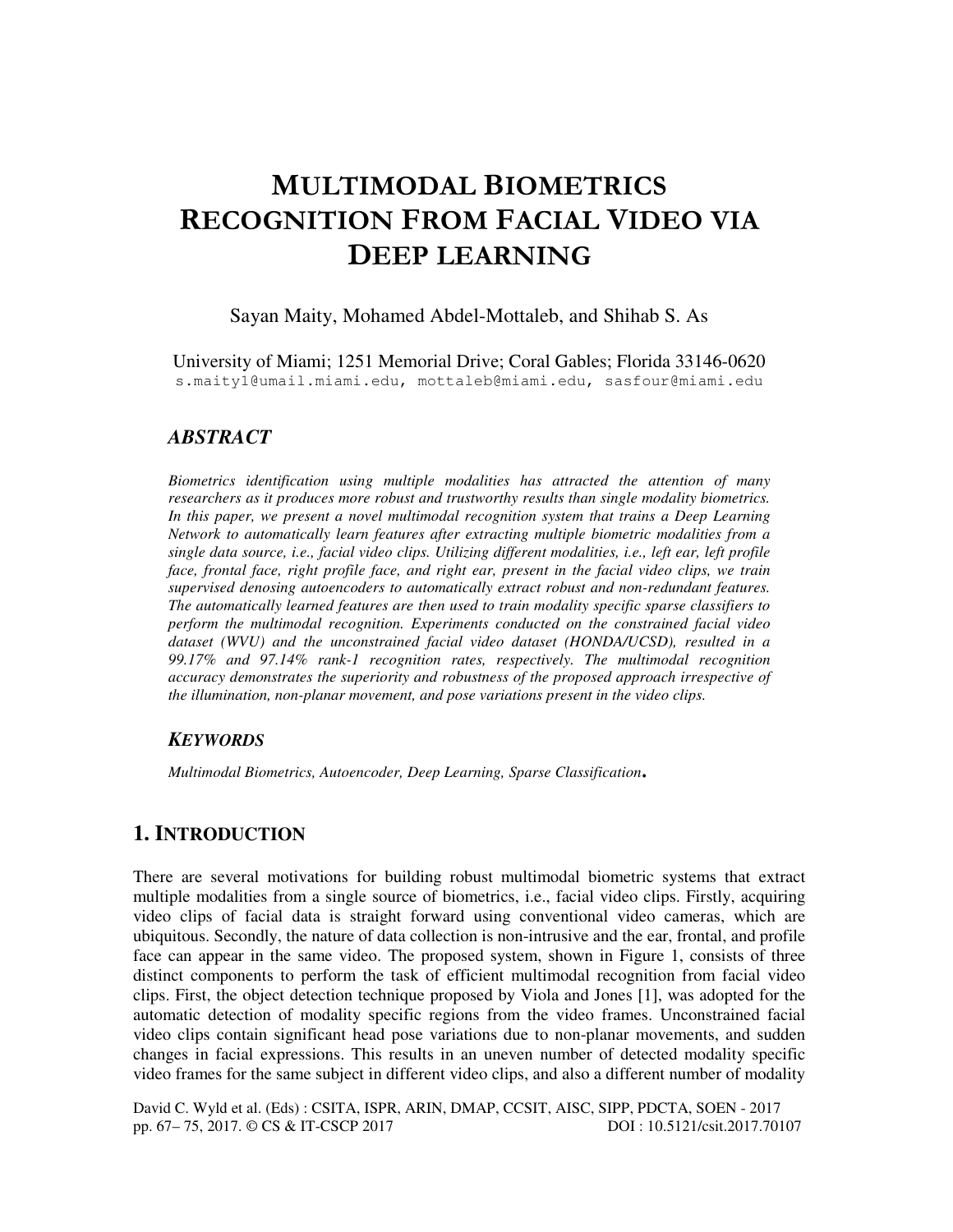#### 68 Computer Science & Information Technology (CS & IT)

specific images for different subject. From the aspect of building a robust and accurate model, it is always preferable to use the entire available training data. However, classification through sparse representation (SRC) is vulnerable in the presence of uneven number of modality specific training samples for different subjects. Thus, to overcome the vulnerability of SRC whilst using all of the detected modality specific regions, in the model building phase we train supervised denoising sparse autoencoder to construct a mapping function. This mapping function is used to automatically extract the discriminative features preserving the robustness to the possible variances using the uneven number of detected modality specific regions. Therefore, by applying Deep Learning Network as the second component in the pipeline results in an equal number of training sample features for the different subjects. Finally, using the modality specific recognition results, score level multimodal fusion is performed to obtain the multimodal recognition result.



Fig. 1. System Block Diagram: Multimodal Biometrics Recognition from Facial Video

Due to the unavailability of proper datasets for multimodal recognition studies [2], often virtual multimodal databases are synthetically obtained by pairing modalities of different subjects from different databases. To the best of our knowledge, the proposed approach is the first study where multiple modalities are extracted from a single data source that belongs to the same subject. The main contributions of the proposed approach is the application of training a Deep Learning Network for automatic feature learning in multimodal biometrics recognition using a single source of biometrics i.e., facial video data, irrespective of the illumination, non-planar movement, and pose variations present in the face video clips.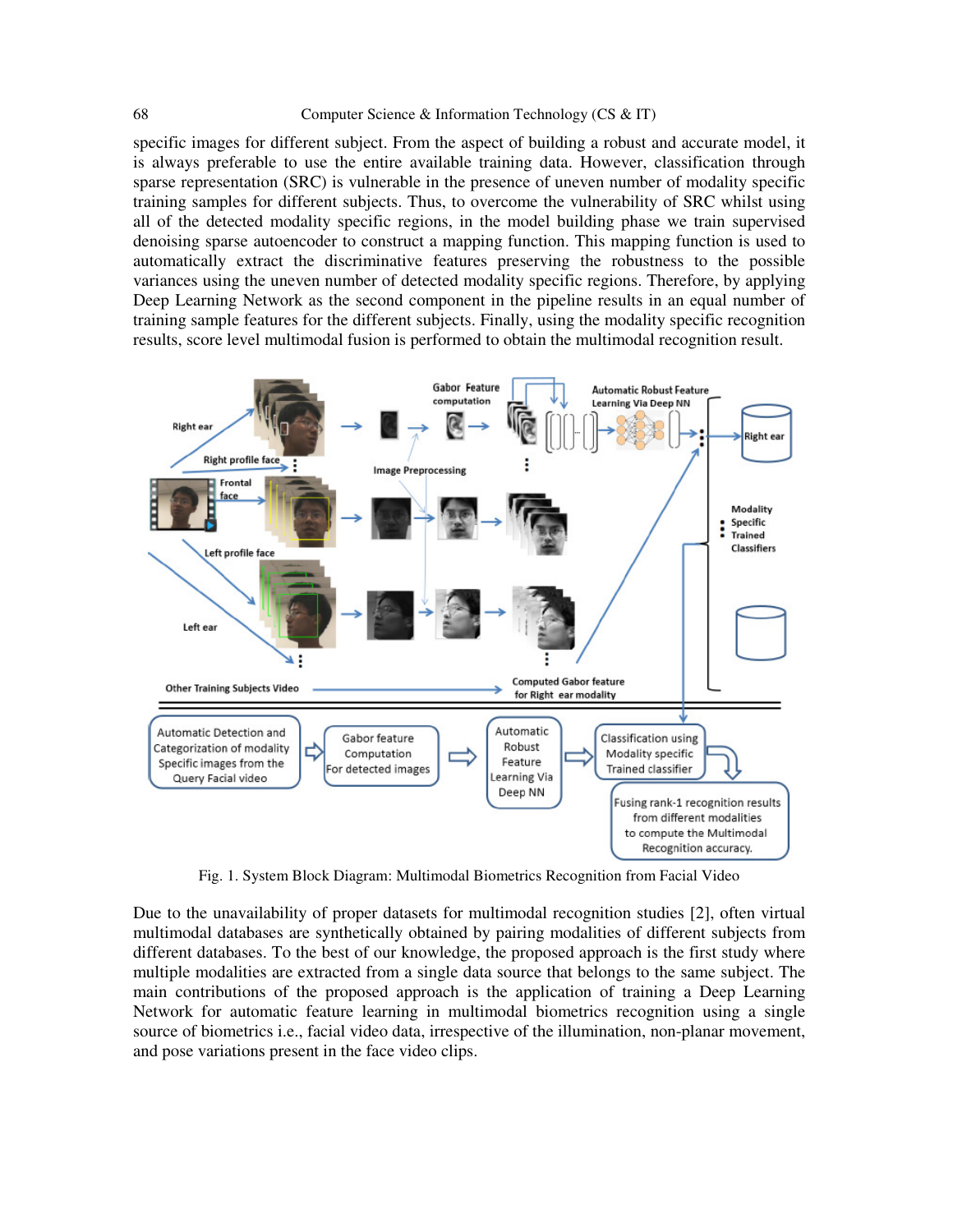### Computer Science & Information Technology (CS & IT) 69

The remainder of this paper is organized as follows: Section 2 details the modality specific frame detection from the facial video clips. Section 3 describes the automatic feature learning using supervised denoising sparse autoencoder (deep-learning). Section 4 presents the modality specific classification using sparse representation and multimodal fusion. Section 5 provides the experimental results on the constrained facial video dataset (WVU [3]) and the unconstrained facial video dataset (HONDA/UCSD [4]) to demonstrate the performance of the proposed framework. Finally, conclusions and future research directions are presented in Section 6.

# **2. MODALITY SPECIFIC IMAGE FRAME DETECTION**

To perform multimodal biometric recognition, we first need to detect the images of the different modalities from the facial video. The facial video clips in the constrained dataset are collected in a controlled environment, where the camera rotates around the subject's head. The video sequences start with the left profile of each subject (0 degrees) and proceed to the right profile (180 degrees). Each of these video sequences contains image frames of different modalities, e.g., left ear, left profile face, frontal face, right profile face, and right ear, respectively. The video sequences in the unconstrained dataset contains uncontrolled and nonuniform head rotations and changing facial expressions. Thus, the appearance of a specific modality in a certain frame of the unconstrained video clip is random compared with the constrained video clips.

The algorithm was trained to detect the different modalities that appear in the facial video clips. To automate the detection process of the modality specific image frames, we adopt the Adaboost object detection technique, proposed by Viola and Jones [1]. The algorithm is trained to detect frontal and profile faces in the video frames, respectively, using manually cropped frontal face images from color FERET database, and profile face images from the University of Notre Dame Collection J2 database. Moreover, it is trained using cropped ear images from UND color ear database to detect ear images in the video frames. By using these modality specific trained detectors, we can detect faces and ears in the video frames. The modality specific trained detectors are applied to the entire video sequence to detect the face and the ear regions in the video frames.

Before using the detected modality specific regions from the video frames for extracting features, some preprocessing steps are performed. The facial video clips recorded in the unconstrained environment contain variations in illumination and low contrast. Histogram equalization is performed to enhance the contrast of the images. Finally, all detected modality specific regions from the facial video clips were resized; ear images were resized to 110 X 70 pixels and faces images (frontal and profile) were resized to 128 X 128 pixels.

# **3. AUTOMATIC FEATURE LEARNING USING DEEP NEURAL NETWORK**

Even though the modalitiy specific sparse classifiers result in relatively high recognition accuracy on the constrained face video clips, the accuracy suffers in case of unconstrained video because the sparse classifier is vulnerable to the bias in the number of training images from different subjects. For example, subjects in the HONDA/UCSD dataset [4] randomly change their head pose. This results in a nonuniform number of detected modality specific video frames across different video clips, which is not ideal to perform classification through sparse representation.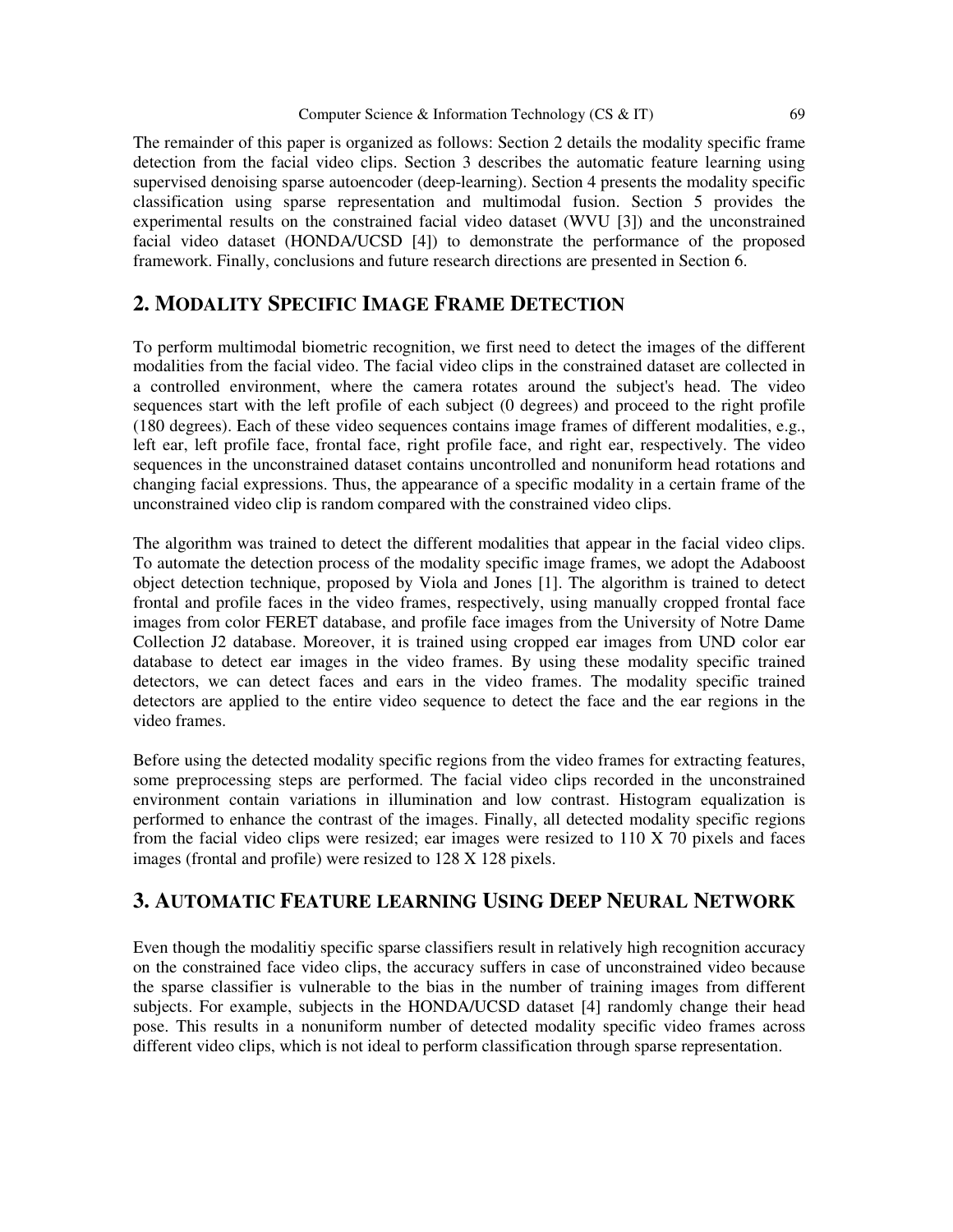#### 70 Computer Science & Information Technology (CS & IT)

In the subsequent sections we first describe the gabor feature extraction technique. Then, we describe the supervised denoising sparse autoencoders, which we use to automatically learn equal number of feature vectors for each subject from the uneven number of modality specific detected regions.

### **3.1 Feature Extraction**

2D Gabor filters [5] are used in broad range of applications to extract scale and rotation invariant feature vectors. In our feature extraction step, uniform down-sampled Gabor wavelets are computed for the detected regions:

$$
\psi_{\mu,\nu}(z) = \frac{||k_{\mu,\nu}||^2}{s^2} e^{(\frac{-||k_{\mu,\nu}||^2||z||^2}{2s^2})} [e^{ik_{\mu,\nu}z} - e^{\frac{-s^2}{2}}],\tag{1}
$$

where  $z = (x, y)$  represents each pixel in the 2D image,  $k_{\mu,\nu}$  is the wave vector, which can be defined as  $k_{\mu,\nu} = k_{\nu}e^{i\phi_{\mu}}, k_{\nu} = \frac{k_{max}}{f^{\nu}}$ ,  $k_{max}$  is the maximum frequency, and  $f$  is the spacing factor between kernels in the frequency domain,  $\phi_{\mu} = \frac{\pi \mu}{2}$ , and the value of s determines the ratio of the Gaussian window width to wavelength. Using equation 1, Gabor kernels can be generated from one filter using different scaling and rotation factors. In this paper, we used five scales,  $\nu \in 0, ..., 4$  and eight orientations  $\mu \in 0, ..., 7$ . The other parameter values used are  $s = 2\pi, k_{max} = \frac{\pi}{2}$ , and  $f = \sqrt{2}$ .

Before computing the Gabor features, all detected ear regions are resized to the average size of all the ear images, *i.e.*,  $110 \times 70$  pixels, and all face images (frontal and profile) are resized to the average size of all the face images, i.e.,  $128 \times 128$  pixels. Gabor features are computed by convolving each Gabor wavelet with the detected 2D region, as follows:

$$
C_{\mu,\nu}(z) = T(z) * \psi_{\mu,\nu}(z),
$$
 (2)

where  $T(z)$  is the detected 2D region, and  $z = (x, y)$  represents the pixel location. The feature vector is constructed out of  $C_{\mu,\nu}$  by concatenating its rows.

### **3.2 Supervised Stacked Denoising Auto-encoder**

The application of neural networks to supervised learning  $[6]$  is well proven in different applications including computer vision and speech recognition. An autoencoder neural network is an unsupervised learning algorithm, one of the commonly used building blocks in deep neural networks, that applies backpropagation to set the target values to be equal to the inputs. The reconstruction error between the input and the output of the network is used to adjust the weights of each layer. An autoencoder tries to learn a function  $x_i = \hat{x}_i$ , where  $x_i$  belongs to unlabeled training examples set  $\{x_{(1)}, x_{(2)}, x_{(3)}, ..., x_{(n)}\}$ , and  $x_i \in \mathbb{R}^n$ .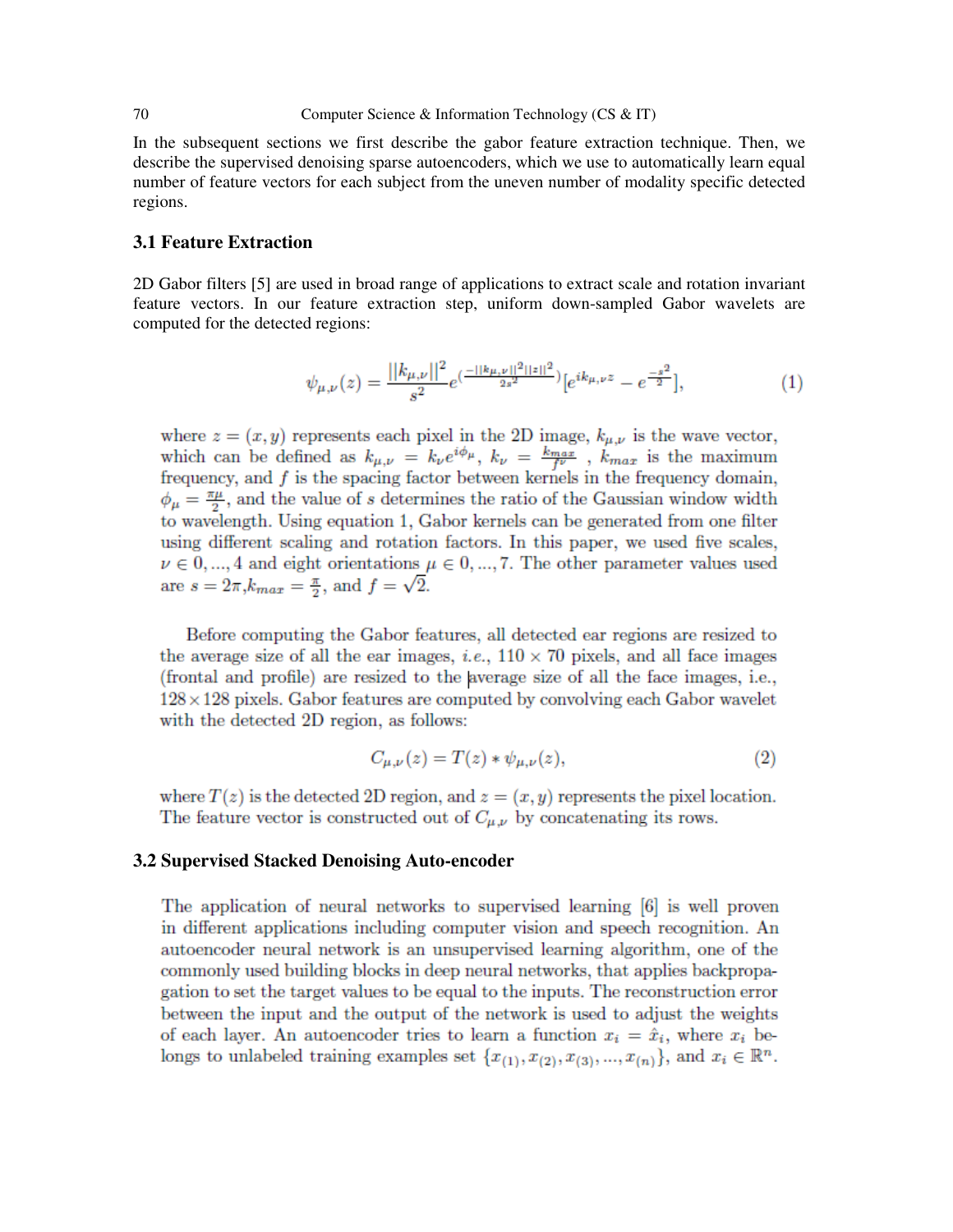In other words, it is trying to learn an approximation to the identity function, to produce an output  $\hat{x}$  that is similar to x, in two subsequent stages: (i) An encoder that maps the input  $x$  to the hidden nodes through some deterministic mapping function  $f: h = f(x)$ , then (ii) A decoder that maps the hidden nodes back to the original input space through another deterministic mapping function  $g: \hat{x} = g(h)$ . For real-valued input, by minimizing the reconstruction error  $||x - g(f(x))||_2^2$ , the parameters of encoder and decoder can be learned.

To learn features, which are robust to illumination, viewing angle, pose etc., from modality specific image regions, we adopted the supervised autoencoder [7]. The supervised autoencoder is trained using features extracted from image regions  $(\hat{x}_i)$  containing variations in illumination, viewing angle and pose, whereas the features of selected image regions,  $(x_i)$ , with similar illumination and without pose variations are utilized as the target. By minimizing the objective criterion given in Equation 3 (subject to, the modality-specific features of the same person are similar), the supervised autoencoders learn to capture the modality specific robust representation.

$$
\min_{W, b_e, b_d} \frac{1}{N} \sum_i \left( \| (x_i - g(f(\hat{x}_i)) \|_2^2 + \lambda \| (f(x_i) - f(\hat{x}_i) \|_2^2) \right); \tag{3}
$$

where the output of the hidden layer, h, is defined as  $h = f(x) = tanh(Wx +$  $(b_e)$ ,  $g(h) = tanh(W^T h + b_d)$ , N is the total number of training samples, and  $\lambda$ is the weight preservation term. The first term in Equation 3 minimize the the reconstruction error, *i.e.*, after passing through the encoder and the decoder, the variations (llumination, viewing angle and pose) of the features extracted from the unconstrained images will be repaired. The second term in Equation 3 enforces the similarity of modality specific features corresponding to the same person.

After training a stack of encoders its highest level output representation can be used as input to a stand-alone supervised learning algorithm. A logistic regression (LR) layer was added on top of the encoders as the final output layer which enable the deep neural network to perform supervised learning. By performing gradient descent on a supervised cost function, the Supervised Stacked Denoising Auto-encoder (SDAE) automatically learned fine-tuned network weights. Thus, the parameters of the entire SDAE network are fine-tuned to minimize the error in predicting the supervised target  $(e.g., class labels).$ 

### **3.3 Training the Deep Learning Network**

We adopt the two stage training of the Deep Learning Network, where we have a better initialization to begin with and a fine tuned network weights that lead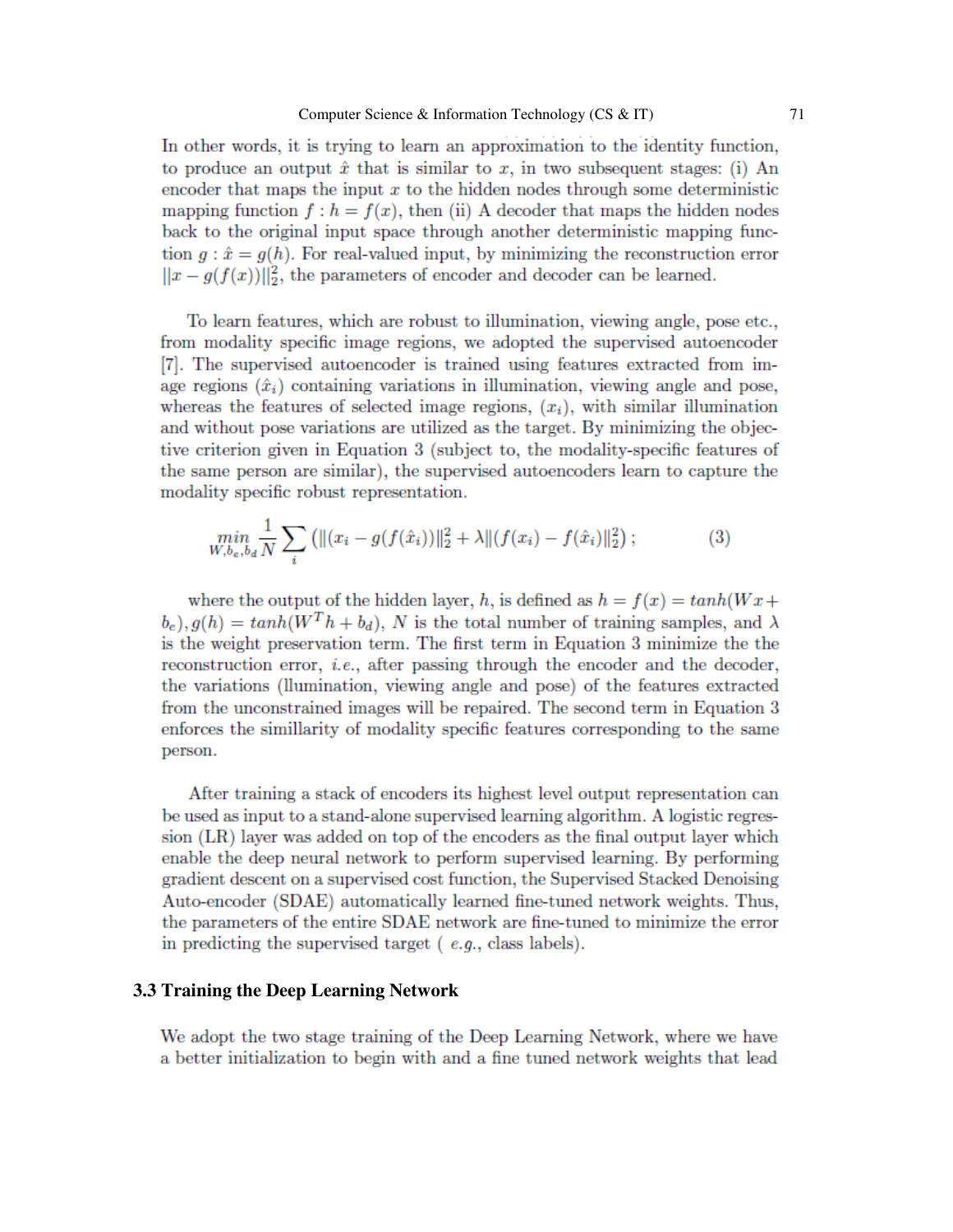us to a more accurate high-level representation of the dataset. The steps of two stage Deep Learning Network training are as follows:

*Step1*. Stacked Denoising Autoencoders are used to train the initial network weights one layer at a time in a greedy fashion using Deep Belief Network (DBN). Step2. The weights of the Deep learning network are initialized using the learned parameters from DBN.

Step3. Labelled training data are used as input, and their predicted classification labels obtained using the Logistic regression layer along with the initial weights of the network used as an objective function to fine tune the entire network.

*Step4*. Finally, the learned network weights are used to extract image features to train the sparse classifier.

The network is illustrated in Figure 2, which shows a two-category classification



Fig. 2. Supervised Stacked Denoising Auto-encoder

problem (there are two output values), where the decoding part of SDAE is removed and the encoding part of SDAE is retained to produce the initial features. In addition, the output layer of the whole network, which is also called logistic regression layer, is added. The following sigmoid function is used as activation function of the logistic regression layer:

$$
h(x) = \frac{1}{e^{-Wx - b}};
$$
\n<sup>(4)</sup>

where x is the output of the last encoding layer  $y^l$ , in other words the features are pretrained by the SDAE network. The output of the sigmoid function is between 0 and 1, which denotes the classification results in case of two class classification problem. Therefore, we can use the errors between the predicted classification results and the true labels associated with the training data points to fine-tune the whole network weights. The cost function is defined as the following cross-entropy function:

$$
Cost = -\frac{1}{m} \bigg[ \sum_{i=1}^{m} l^{(i)} log(h(x^{(i)})) + (1 - l^{(i)}) log(1 - h(x^{(i)})) \bigg];
$$
 (5)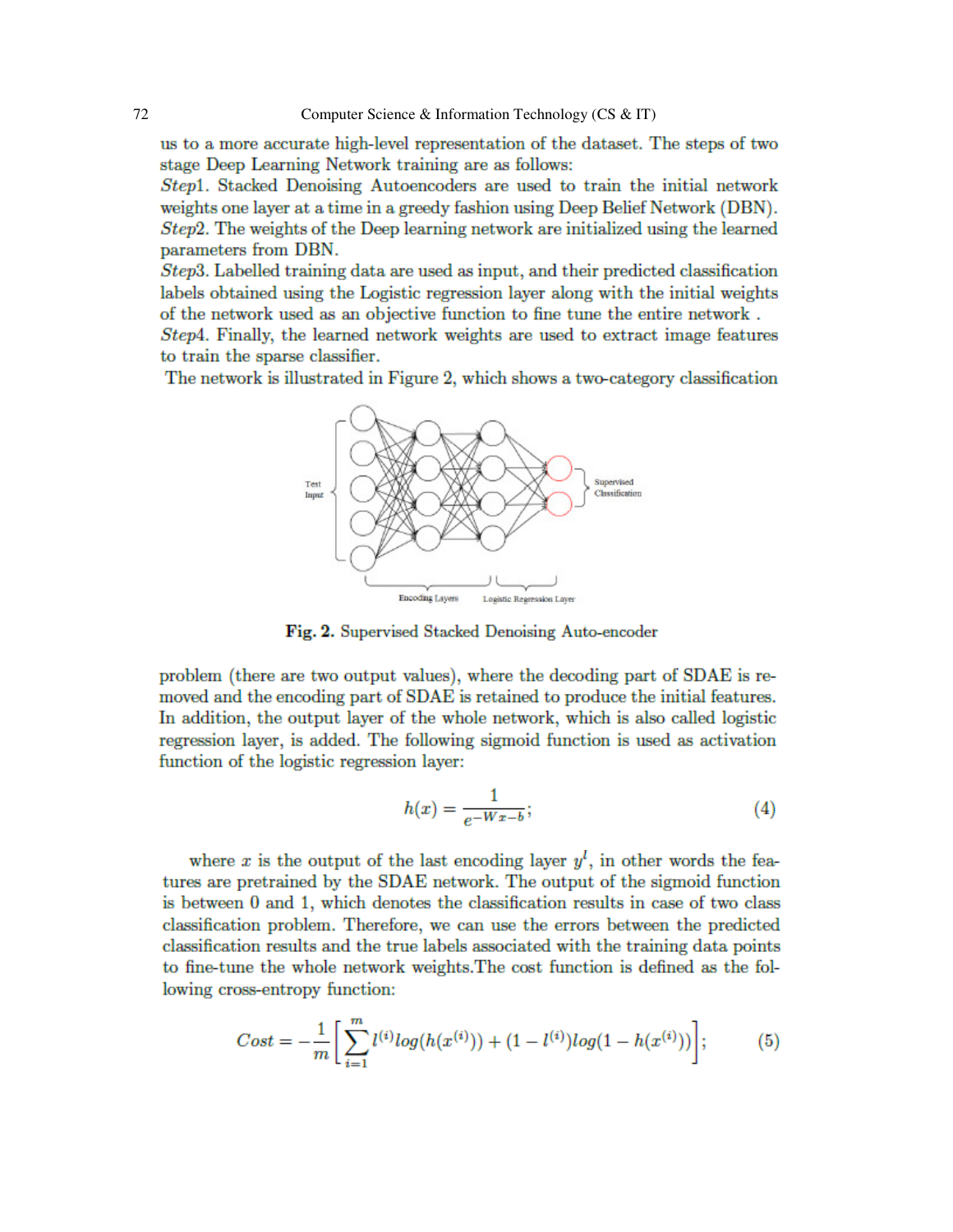where  $l^{(i)}$  denotes the label of the sample  $x^{(i)}$ . By minimizing the cost function, we update the network weights.

### **4. MODALITY SPECIFIC AND MULITMODAL RECOGNITION**

The modality specific sub-dictionaries  $(d_i^i)$  contain feature vectors generated by Deep Learning Network using the modality specific training data of each individual subject; where i represents the modality,  $i \in {1, 2, ..., 5}$ ; and j stands for the number of training video sequence.

Later, we concatenate the modality specific learned sub-dictionaries  $d_i^i$  of all the subjects in the dataset to obtain the modality specific  $(i.e.,$  left ear, left profile face, frontal face, right profile face, and right ear) dictionary  $D_i$ , as follows.

$$
D_i = [d_1^i; d_2^i; \dots; d_i^i]; \forall i \in 1, 2, \dots, 5
$$
\n
$$
(6)
$$

### **4.1 Multimodal Recognition**

The recognition results from the five modalities  $-$  left ear, left profile face, frontal face, right profile face, and right ear are combined using score level fusion. Score level fusion has the flexibility of fusing various modalities upon their availability. To prepare for fusion, the matching scores obtained from the different matchers are transformed into a common domain using a score normalization technique. Later, the weighted sum technique is used to fuse the results at the score level. We have adopted the Tanh score normalization technique  $[8]$ , which is both robust and efficient. The normalized match scores are then fused using the weighted sum technique:

$$
S_p = \sum_{i=1}^{M} w_i * s_i^n; \tag{7}
$$

where  $w_i$  and  $s_i^n$  are the weight and normalized match score of the  $i^{th}$  modality specific classifier, respectively, such that  $\sum_{i=1}^{M} w_i = 1$ . In this study, the weights  $w_i$ ,  $i = 1, 2, 3, 4, 5$ ; correspond for the left ear, left profile face, frontal face, right profile face, and right ear modalities, respectively. These weights can be obtained by exhaustive search or based on the individual performance of the classifiers [8]. Later, the weights for the modality specific classifiers in the score level fusion were determined by using a separate training set with the goal of maximizing the fused multimodal recognition accuracy.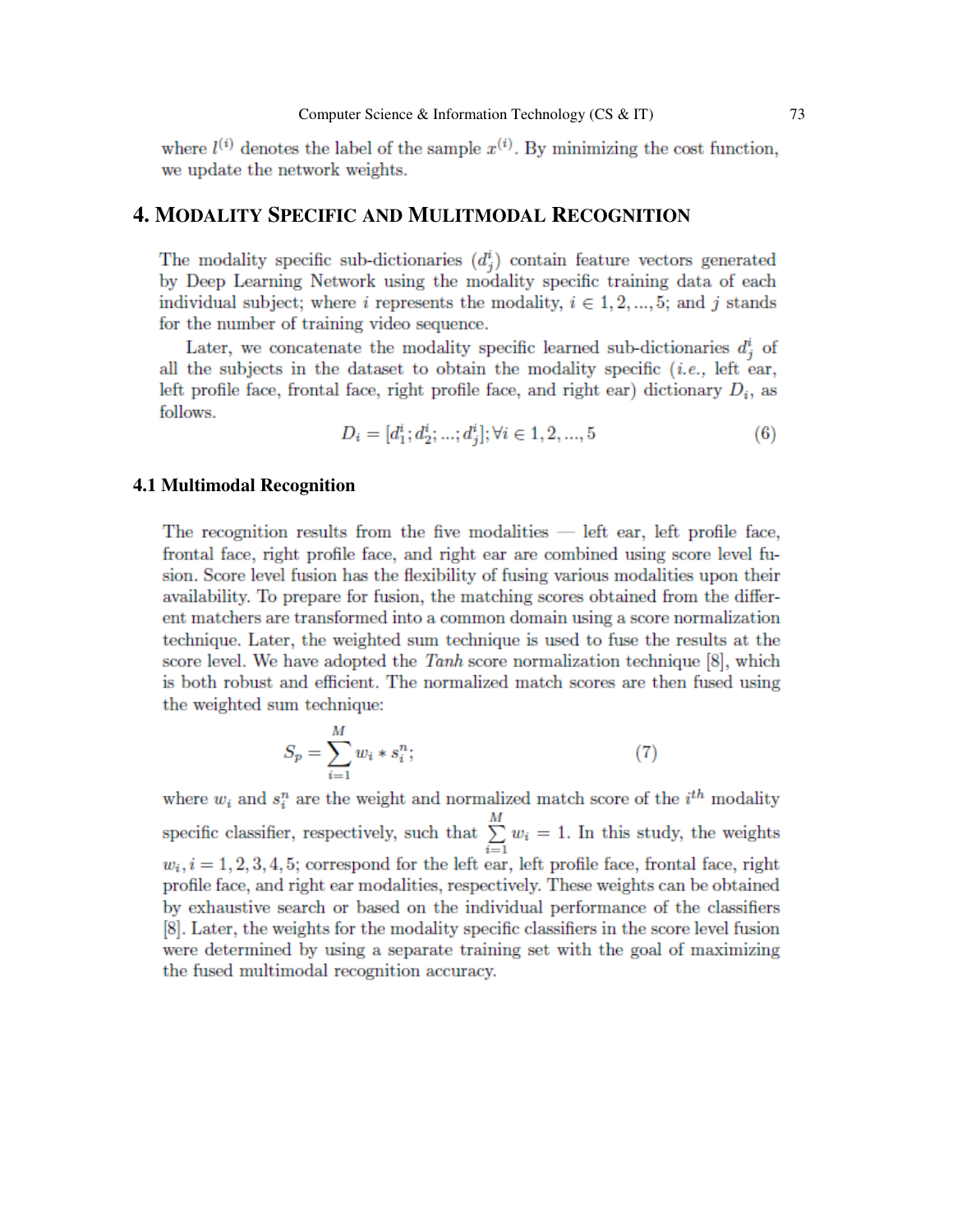## **5. EXPERIMENTAL RESULTS**

In this section we describe the results of the modality specific and multi-modal recognition experiments on both datasets. The feature vectors automatically learned using the trained Deep Learning network resulted in length of 9600 for frontal and profile face; 4160 for ear. In order to decrease the computational complexity and to find out most effective feature vector length to maximize the recognition accuracy, the dimensionality of the feature vector is reduced to a lower dimension using Principal Component Analysis (PCA) [9]. Using PCA, the number of features is reduced to 500 and 1000. In Table- 1 the modality specific recognition accuracy obtained for the reduced feature vector of 500, 1000 is shown. Feature vectors of length 1000 resulted in best recognition accuracy for both modality specific and multimodal recognition.

Table 1. Modality Specific and Multimodal Rank-1 Recognition Accuracy

|                   |        | Gabor Fea-Frontal face Left profile Right profile Left ear |        |        | Right ear | Multimodal |
|-------------------|--------|------------------------------------------------------------|--------|--------|-----------|------------|
| ture Length       |        | face                                                       | face   |        |           |            |
| No feature 91.43% |        | 71.43%                                                     | 71.43% | 85.71% | 85.71%    | 88.57%     |
| reduction         |        |                                                            |        |        |           |            |
| 1000              | 91.43% | 71.43%                                                     | 74.29% | 88.57% | 88.57%    | 97.14%     |
| 500               | 88.57% | 68.57%                                                     | 68.57% | 85.71% | 82.86%    | 91.42%     |

The best rank-1 recognition rates, using ear, frontal and profile face modalities for multimodal recognition, compared with the results reported in [10{12] is shown in Table 2.

Table 2. Comparison of 2D multimodal (frontal face, profile face and ear) rank-1 recognition accuracy with the state-of-the-art techniques

| Approaches | Modalities                                    |                            | Fusion Performed In Best Reported Rank-1 accuracy |
|------------|-----------------------------------------------|----------------------------|---------------------------------------------------|
| Kisku      | et Ear and Frontal Decision Level             |                            | Ear: 93.53%; Frontal Face: 91.96%;                |
| al.[11]    | Face                                          |                            | Profile Face: NA; Fusion: 95.53%                  |
|            | Pan et al. [12] Ear and Profile Feature Level |                            | Ear: 91.77%; Frontal Face: NA; Profile            |
|            | Face                                          |                            | Face: 93.46%; Fusion: 96.84%                      |
|            | Boodoo et al. Ear and Frontal Decision Level  |                            | Ear: 90.7%; Frontal Face: 94.7%; Pro-             |
| [10]       | Face                                          |                            | file Face: NA; Fusion: 96%                        |
| This Work  | Ear.                                          | <b>Frontal Score Level</b> | Ear: 95.04%; Frontal Face: 97.52%;                |
|            | and Profile Face                              |                            | Profile Face: 93.39%; Fusion: 99.17%              |

# **6. CONCLUSION**

We proposed a system for multimodal recognition using a single biometrics data source, i.e., facial video clips. Using the Adaboost detector, we automatically detect modality specific regions. We use Gabor features extracted from the detected regions to automatically learn robust and non-redundant features by training a Supervised Stacked Denoising Auto-encoder (Deep Learning) network. Classification through sparse representation is used for each modality. Then, the multimodal recognition is obtained through the fusion of the results from the modality specific recognition.